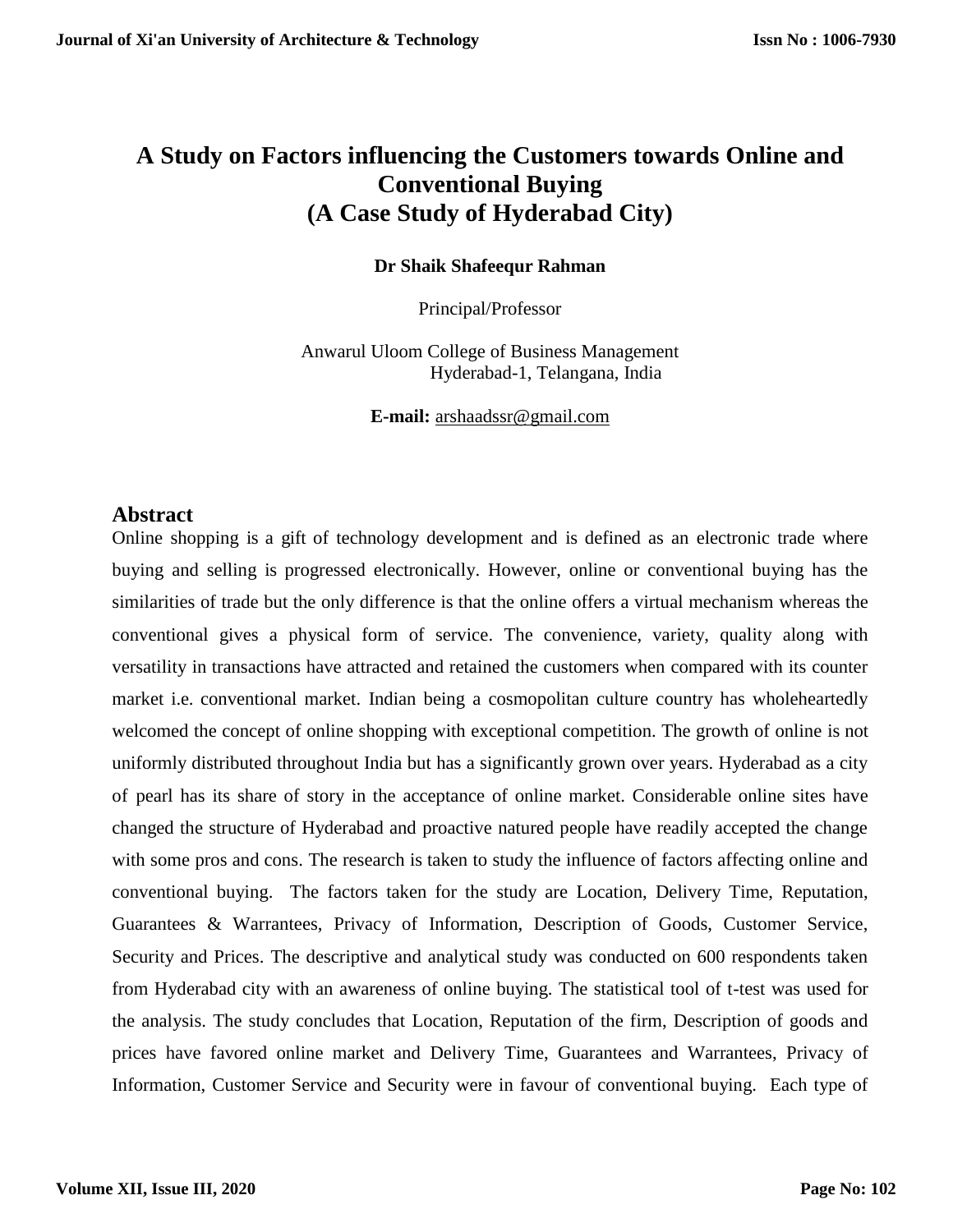market has its own players and the one which has the capability to adapt to the changes will continue to be the leader of the market. From customer point of view it is seen that they want to have the best of both the markets. The present study can be further analyzed to know the situational preference of customers and the dimensions of online and conventional buying.

#### **Keywords: Conventional Buying, Online Market, Factors and Pricing**

#### **1. Introduction**

There has been shift in the consumer perception emotionally with respect to the method adopted for shopping. Despite the fact that consumers keep on purchasing from a physical store, they feel extremely advantageous to shop online since it liberates them from going to the store. Choices can be produced using home with a gander at different decisions and costs and deals can be effortlessly compared. Online shopping offers the client an extensive variety of products and administrations, wherein the consumer can pick the best arrangement from it.

Internet has adroitly provided a unique base for the grooming of online business. It elevates a balanced communication between the vender and the end client with round the clock services. The internet has achieved an outlook change in the way the things are finished. The global Internet (www) has changed the way consumers have searched and used data drastically. The Internet, once considered a data encapsulation device, has become a vital place for business.

Today, internet marketing business is the fastest developing online trade. The real contrast amongst the traditional and online offering is the degree of communication between the shopper and the merchant. As a measure to survive, the businesses are relieving on how well they can coordinate the internet as a medium to expand the business. With advancement in information, communication technologies and with the era of digitalization the gap between conventional and online market have been minimize. With a specific end goal to offer many businesses are considering to analyze the differentiating factors in the minds of Indian consumers and to adopt the best practices for attracting the retaining end users. Online or conventional market, the objective lies on the concept of strengthening the bridge of product with partnership. This can be achieve by satisfying the customers through developing the trust and removing the apprehensions.

The task lies in creating a differentiating factor in the minds of Indian consumers and to adopt the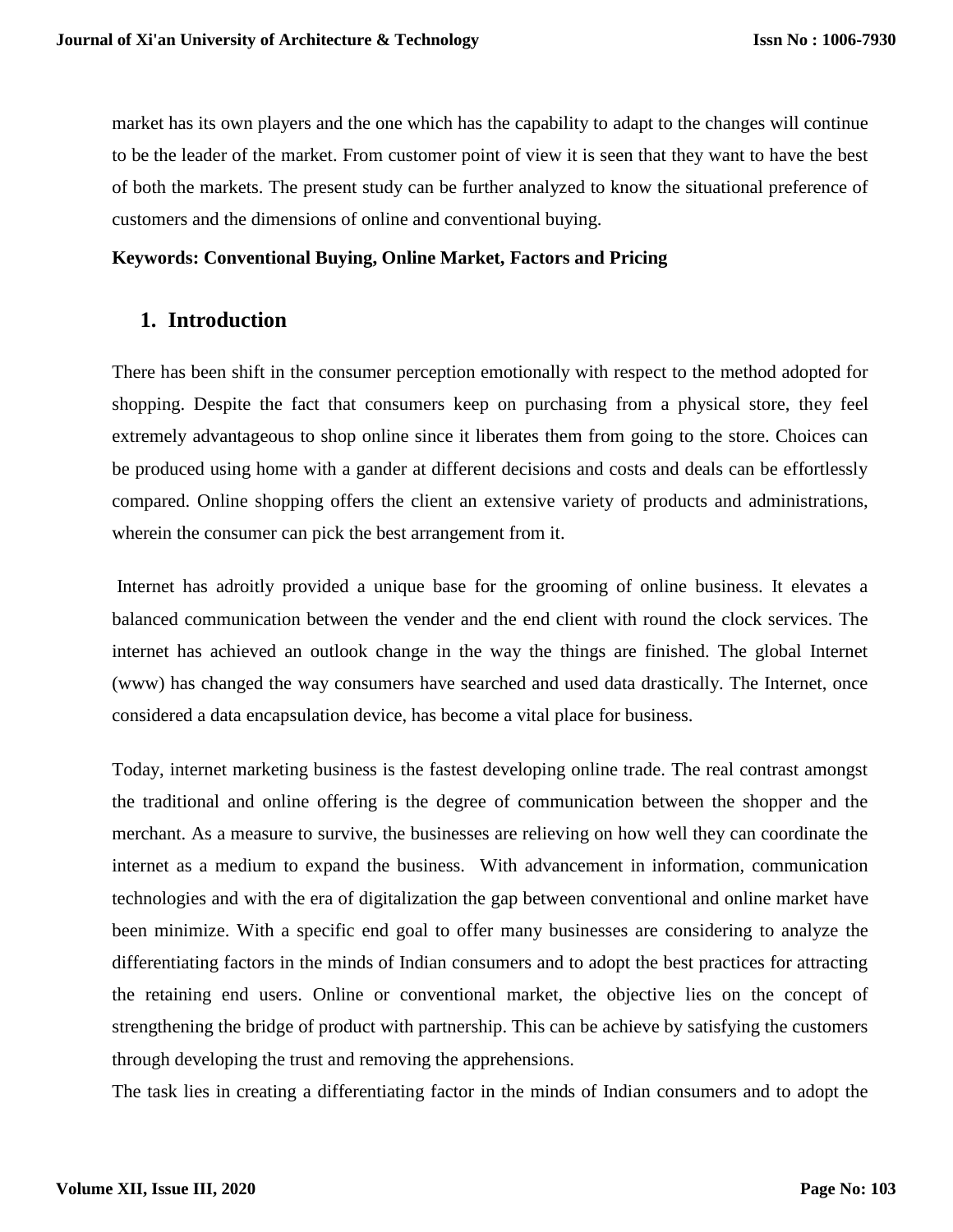best practices for enticing the consumers towards a particular market. Obstacles in the form of perceived risk, service, product involvement and reputation do effect the decision making process which needs to be tackled and explored for creating a positive experience of shopping.

### **2. Need and importance of the study**

With change in the buying channels i.e. from physical space to advanced space and with dealers adopting online market with their internet based shopping centers, there is a great deal of potential to be explored by considering the variables of online shopping.

Hyderabad, the city of pearls is selected for investigating the potential of online shopping. Hyderabad has rapidly strengthened its reputation as a formidable global technology capital with Amazon, Google and Facebook setting up their offices in the central city and a modern metro system is being prepared to support the logistics of e-commerce businesses.

The rich architectural past and the real heritage of the city make it even more attractive. The accomplishment of online organizations likewise depends vigorously upon their capacity to draw in and hold the customers. In such a situation, orderly research is required which will test the online buying behavior of the consumers and explore the significant parts of online shopping variables and the elements that builds the potential of online shopping.

With the above backdrop the study is undertaken to explore the paradigm shift in shopping with respect to online shopping .Particularly in Hyderabad market, it is intriguing to observe how the consumers have responded to the online shopping. The objective is to study the model shift in consumers 'perceptions with respect to online buying and traditional buying in the Hyderabad retailing.

### **3. Literature Review**

Researchers over the time have paid much attention to the concept of online business and the variables responsible for the growth of the business. As Fosket Sally (1996) explained how online services are driving the business and how Marketers interact through World Wide Web sites with prospective customers while creating an opportunity for innovation with significant challenges. However, Johnson et.al (1999) study has found that clarity of information with effective communication through online business will help in saving the time and cost of customers. However, drastically changing a weirder style is not possible but a slow and steady approach proofs to be more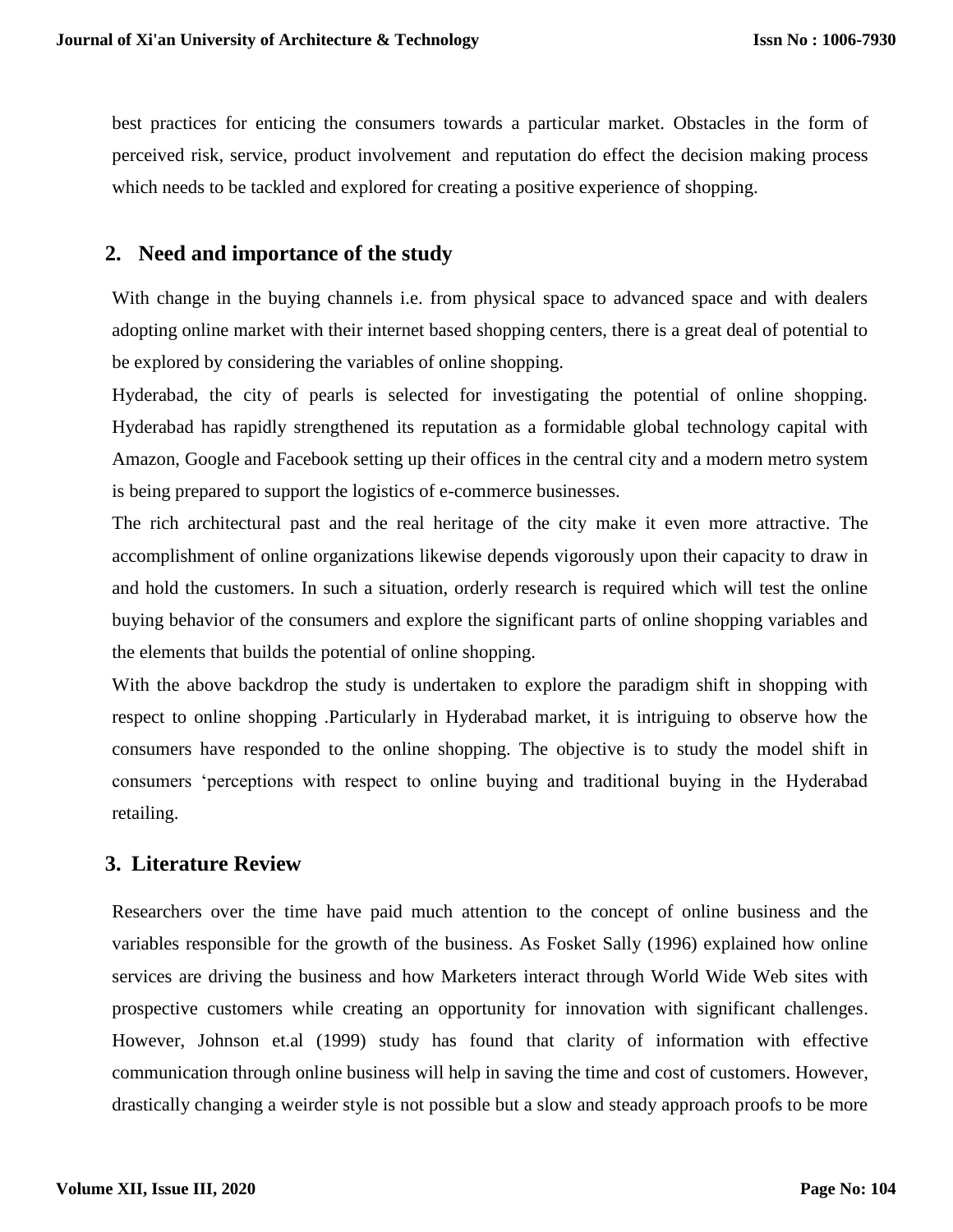effective. A change with innovative development will give a paradigm shift and growing recognition to the business Warren J. Keeyan (2002). The objective is to bring the change in a revolutionary manner with a strong base. As Lee and Lin (2005) shows that a strong base is build by developing reliability, accountability, responsibility and trust. These are some of the important factors which affect the quality of service and satisfaction of customers related with their transactions. Apart from this, the growth of business is also seen from technological point of view. As Deepali (2013) study have shown the concept of how internet has revolutionised the world and made millions of users in the form of its applications. With increased awareness and the growth of economy has pushed the sale of online market drastically in the recent years. Prof. Ashish Bhatt (2014) showed how internet have revolutionized the business transactions and as such many companies have started using online services for cutting down the cost, for making the products economical and to be ahead in the present competitive market of the world. However, with technology and awareness comes the problem associated with it. Selvakumar (2014) study tried to analysed the perception of customers related with the products sold online and the problems faced in the process of online shopping. It is seen that the continuous improvements with ease affects the customer's decision

to buy online. Change is accepted as a part of upgradation and Amit Saha (2015) made a brief attempt in knowing the various aspects of retail businesses and the development of e-stores and their survival in changing scenario of market. Puja Gupta (2015) made a brief comparison by addressing the perception of customers related with online and offline shopping. Product, price, quality and service are the variables which intents in creating the differentiation related with purchasing decision. Apart from Puja Gupta, even Hashim Shahzad (2015) also explained about the variation in factors responsible for influencing the behaviour of online consumers. Change in behaviour leads to perceptual change and the consumer becomes loyal with the store products. Mathur and Gangwani (2016) identified six factors i.e. sales personnel and store association, atmosphere, promotion and institutional, service, merchandise and convenience have an effect in creating customers loyalty. The attitudinal factors like cognition, usefulness, convenience, pleasure and security shown by Pritam and Maindargi (2016) study were responsible for satisfying the customers to their utmost extent. Dr. Rajasekar and Sweta Agarwal (2016) article have highlighted the growth of e-commerce industry on the economy and its associated benefits in the form of accessing the goods at lower cost, wide range of products and a measure to save the time. However, many companies in India are adopting the ecommerce and m-commerce for the merchandising and for doing transactions of their businesses.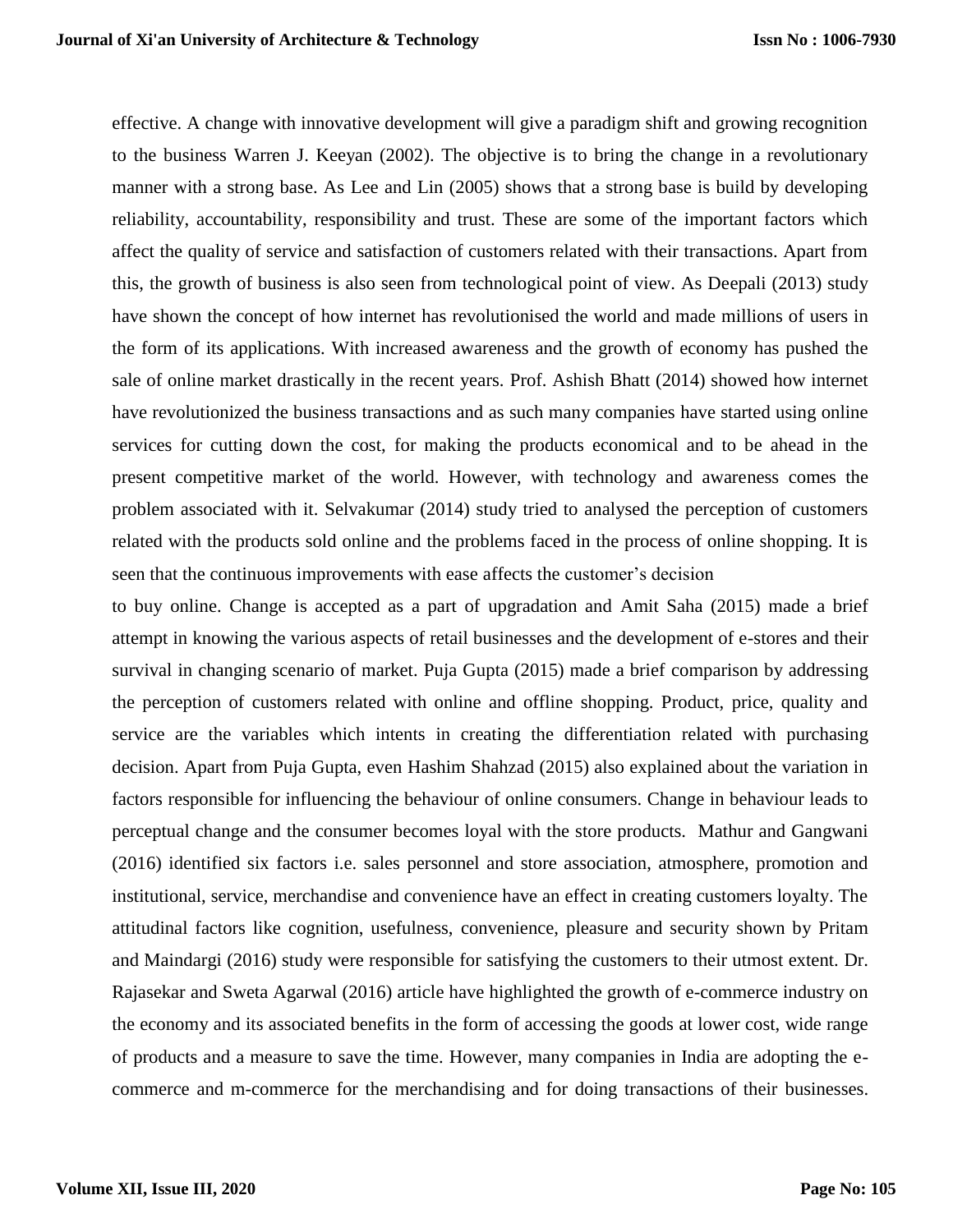Even Gupta and Sethi (2016) made a comparative analysis of online and traditional retail market and found that comfort and variety is the foremost factors but at the same time awareness of technology is important to go for online shopping. Impact of online shopping on conventional shopping is seen in Archana and Meshram (2016) article which aimed at knowing the growth of online shopping over traditional method of shopping. It is seen that online stores with their attractive features and offers have adversely affected the traditional market retailers in terms of revenue and growth. The study also unravels the declining number of footfalls to fixed shop retailers due to increasing trend for online shopping. Menal Dahiya (2017) also shows the impact of E-Commerce market on traditional retailers and the role of Internet in daily life and its significance in changing the role of market and retailers of ecommerce industry. Even Shukla and Singh (2017) article on "E-Retailing versus In-Store Retailing: Is the Indian Consumer ready for an On-line Experience" has described the growth of technology savvy generations and immense opportunities related with online market in future. But the study concludes that offline retailers have to win a long battle in terms of customers' apprehensions, building customers loyalty and creating sizeable profits. Sharma and et.al (2017) study shows that the security is a major hindrance factor in decision making process followed by overloaded information, lack of transparency and complexity and lack of originality in selecting between online and offline mode of shopping. Though Behera and Mishra (2017) shows that intention to buy is effected with the location and layout aspects of stores. However, convenience, accessibility, availability of transport, location and visibility specifies the environment of store location but at the same time layout considers navigation, visual merchandising, space, location of billing counters, product assortments and store compositions. Agarwal and Singh (2018) draws the relationship between experience, satisfaction and intentions of online customers and explores the changes in their behavior is a result of four factors called customers motivation, sales, shopping environment and variety of products. As Shivani and Godwin (2018) explores that the personality of consumers greatly affects the online shopping behavior. Consumers build their negative and positive experiences of online shopping but it is to retailers to curb the negative experience but providing the best possible service to make them loyal and satisfied.

The above studies revealed that technology combined with awareness and a change in behavior with an urge to experience the variety has led to the development of online market. It is in this context the following objective was framed to know the factors influencing the customers for online and conventional buying.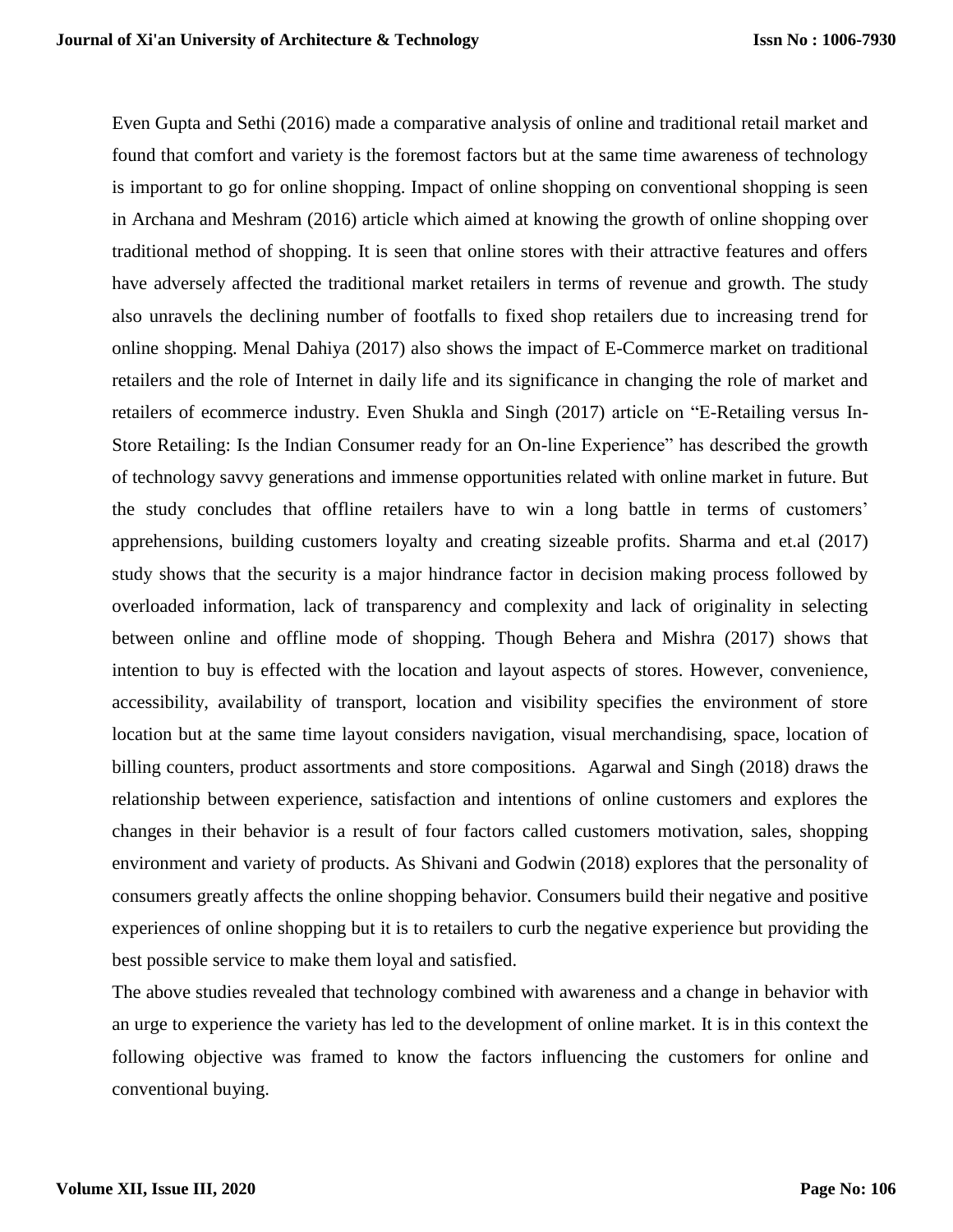### **4. Objective of the Study**

To study the factors which are influencing the customers for making online and conventional buying in Hyderabad City.

#### **5. Research Methodology**

The present study is taken to understand the advancement of technology in retaining a market. The study is in the form of empirical analysis where the objectives are evaluated by primary and secondary source. The primary data was collected by using questionnaire from consumers of Hyderabad district having awareness of online buying concept. Furthermore observations and discussions were carried out from the consumers related with conventional and online buying procedure so as to make the study error free. The secondary sources of data pertaining to the study was gathered from the articles, journals, magazines, media reports, theses, news reports University libraries, proceedings of seminars, conferences and text books on concerned topics and through web resource.

### **5.1 Sampling Plan**

Hyderabad the city of Pearls and Nizam is finding online shopping a convenient way to shop by sitting in the comfort of their home. Online shopping is the latest trend which is growing at a faster pace in the city, as several stores are providing online shopping facility. Most of the customers are opting for online shopping for clothing, accessories, and confectionary items even the high end items like mobile phones, tablets and other electronic gadgets are also preferred on online. Apart from comfort, ease of comparison, cash back offers, discounts, freebies and additional offers are attracting the customers to buy the products online. This popularity has made even the conventional stores to launch their websites for providing online facilities to customers. This has led to cashing on the demand for online shops. Hyderabad a traditional and Nawabi city is quickly changing to digital city and to know the differentiation created by online and conventional shopping, the following study is undertaken to understand the factors influencing the customers for online and conventional buying by considering Location, Delivery Time, Reputation, Guarantees & Warantees, Privacy of Information, Description of Goods, Customer Service, Security and Prices.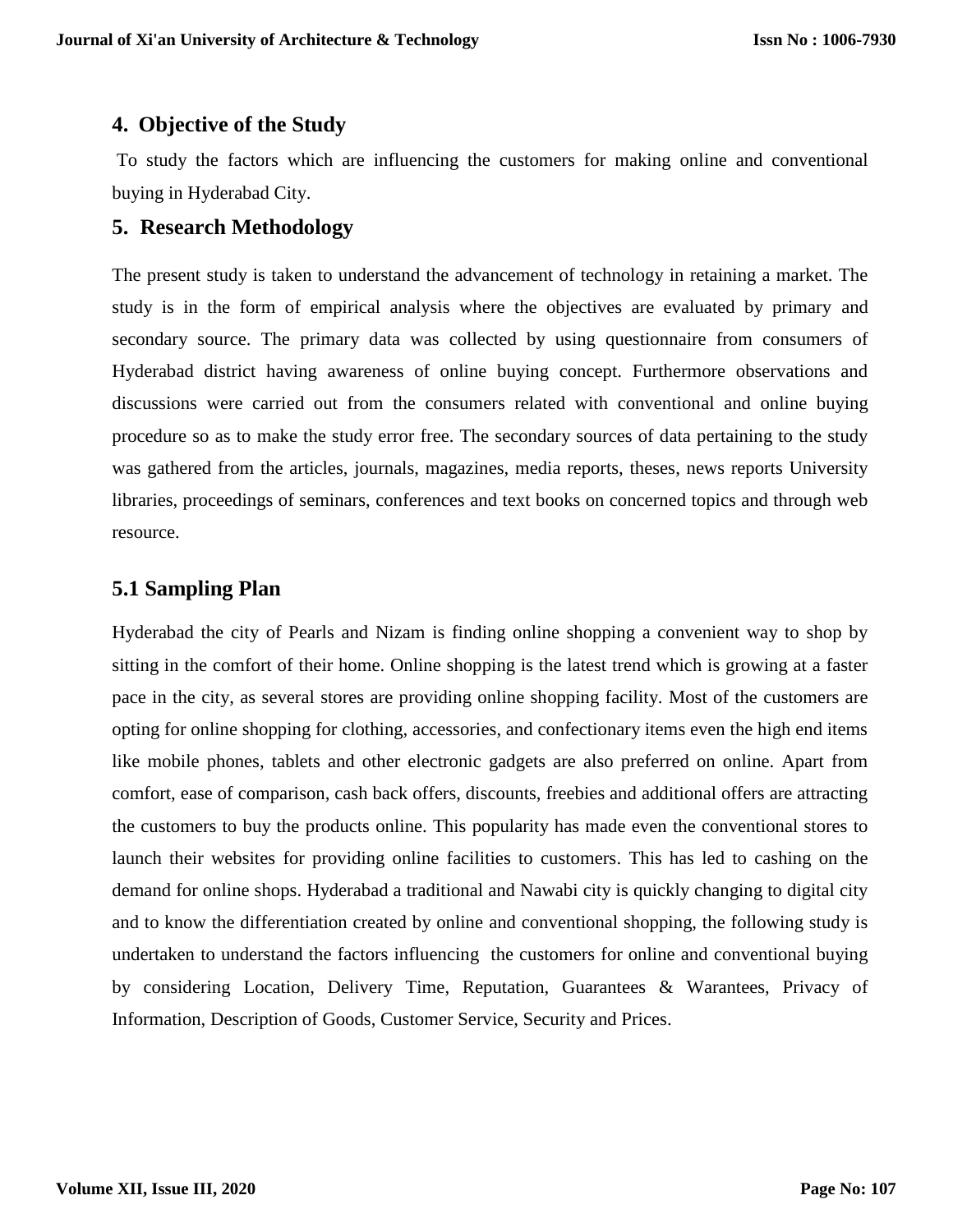### **5.2 Sampling Method**

The empirical study was done by using convenience sampling method and the respondents were selected from Hyderabad District of Telangana. The views of the respondents are taken at random with convenience combined with judgmental sampling.

### **5.3 Sample Size**

The sample size of 600 respondents was selected from Hyderabad at random by the convenience method. Samples are taken on the basis of certain criteria where a respondent should have awareness of online shopping or have shopped from online on different occasions.

A well structure questionnaire was developed by keeping in view the objective of the study. It was administered to a very small sample segment as a pre-test. The results of the pre-test were helpful in modification of the questionnaire so that consistency develops for processing the large scale data.

## **5.4 Hypotheses**

**H01:** There is no significant difference between online buying location and with conventional buying location.

**H02:** There is no significant difference between online buying delivery time and with conventional buying delivery time.

**H03:** There is no significant effect of reputation of the firms on online buying and with conventional buying.

**H04:** There is no significant effect of guarantees and warrantees online buying and with conventional buying.

**H05:** There is no significant effect of privacy of information on online buying and with conventional buying.

**H06:** There is no significant effect of description of goods on online buying and with conventional buying.

**H07:** There is no significant effect of customer service on online buying and with conventional buying.

**H08:** There is no significant effect of security location on online buying and with conventional buying.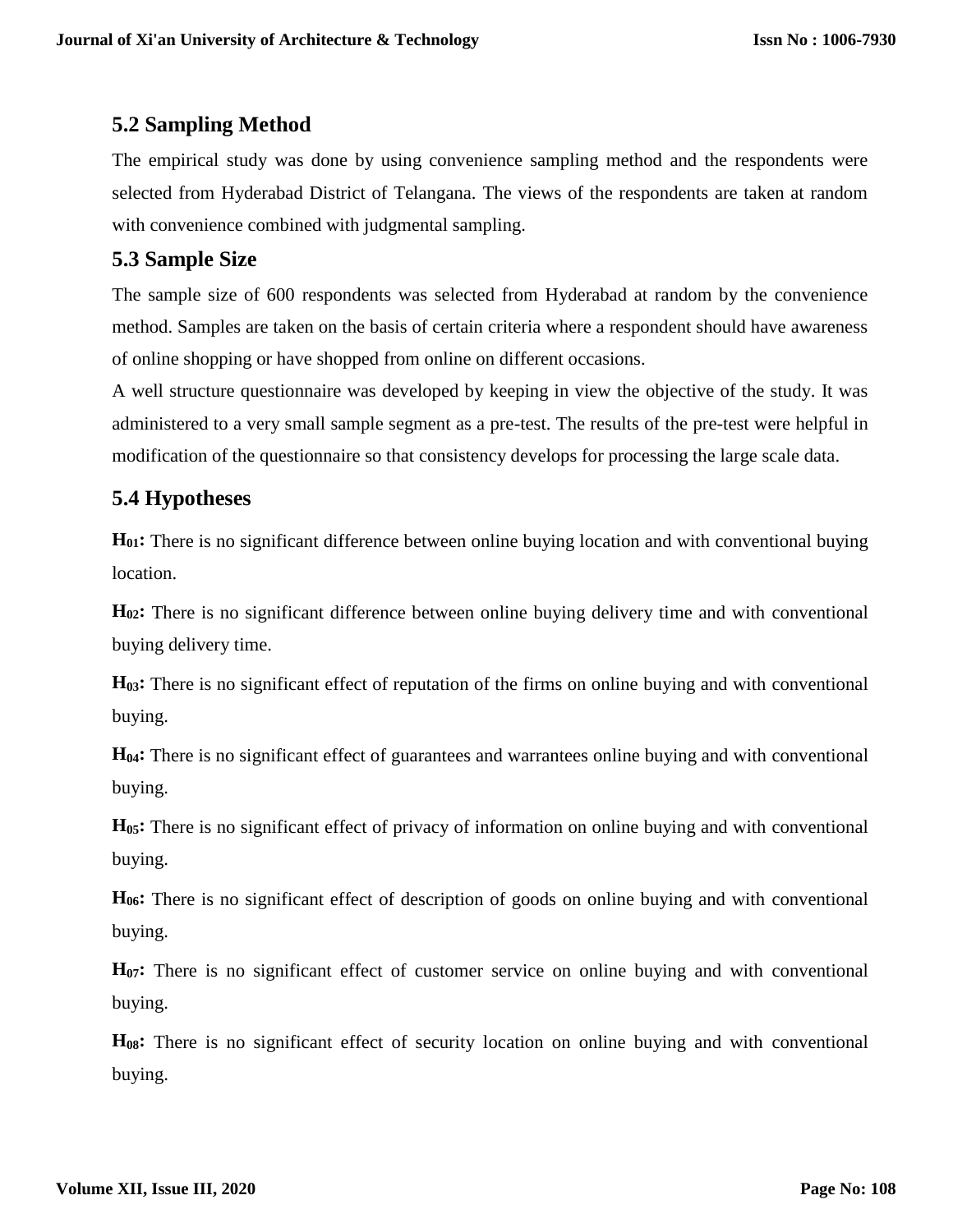**H09:** There is no significant difference between Online buying prices and with conventional buying prices.

### **5.5 Statistical Tools**

The primary data collected from the respondents were analyzed with the help of Statistical Package for Social Sciences (SPSS). The following statistical tools were applied for the study.

Multiple Regression analysis is used to predict the variability of the dependent variables based on its co-variance with all the independent variables. The analysis is done to find the effect of online buying features (Independent variables) on customer satisfaction (Dependent Variables).

Parametric two-sample paired t - test is used to analyze the differentiation created by pricing and after sales service between online and conventional buying.

### **6. Hypotheses Testing**

## **6.1 The differentiation created by Factors which influence the customers towards Online and Conventional Buying**

To compare the significant difference of factors influencing the customers for online and conventional buying the following hypotheses were tested through statistical tool of t-test.

|                                                                                                    |                                    | <b>Paired Differences</b> |           |       |                                   |       |              |     |          |  |  |
|----------------------------------------------------------------------------------------------------|------------------------------------|---------------------------|-----------|-------|-----------------------------------|-------|--------------|-----|----------|--|--|
|                                                                                                    |                                    |                           |           |       | 95% Confidence<br>Interval of the |       |              |     |          |  |  |
|                                                                                                    |                                    |                           |           | Std   | Difference                        |       |              |     |          |  |  |
|                                                                                                    |                                    |                           | Std       | Error |                                   |       |              |     | Sig. (2- |  |  |
| S.No                                                                                               | <b>Factors</b>                     | Mean                      | Deviation | Mean  | Lower                             | Upper | $^{\dagger}$ | Df  | tailed)  |  |  |
| $H_{01}$ : There is no significant difference between online buying location and with Conventional |                                    |                           |           |       |                                   |       |              |     |          |  |  |
| buying location.                                                                                   |                                    |                           |           |       |                                   |       |              |     |          |  |  |
|                                                                                                    | Location                           | 0.373                     | 1.715     | 0.07  | 0.236                             | 0.511 | 5.331        | 599 | 0.000    |  |  |
| H <sub>02</sub> : There is no significant difference between online buying delivery time and with  |                                    |                           |           |       |                                   |       |              |     |          |  |  |
|                                                                                                    | Conventional buying delivery time. |                           |           |       |                                   |       |              |     |          |  |  |
|                                                                                                    | Delivery                           |                           |           |       |                                   |       |              |     |          |  |  |
| $\overline{2}$                                                                                     | Time                               | $-0.01$                   | 1.693     | 0.069 | $-0.146$                          | 0.126 | $-0.145$     | 599 | 0.885    |  |  |
| $H03$ : There is no significant effect of reputation of the firms on online buying and with        |                                    |                           |           |       |                                   |       |              |     |          |  |  |
| <b>Conventional buying.</b>                                                                        |                                    |                           |           |       |                                   |       |              |     |          |  |  |
|                                                                                                    |                                    |                           |           |       |                                   |       |              |     |          |  |  |
| 3                                                                                                  | Reputation                         | 0.14                      | 1.596     | 0.065 | 0.012                             | 0.268 | 2.148        | 599 | 0.032    |  |  |

#### **Table No. 1 Paired Sample T-test**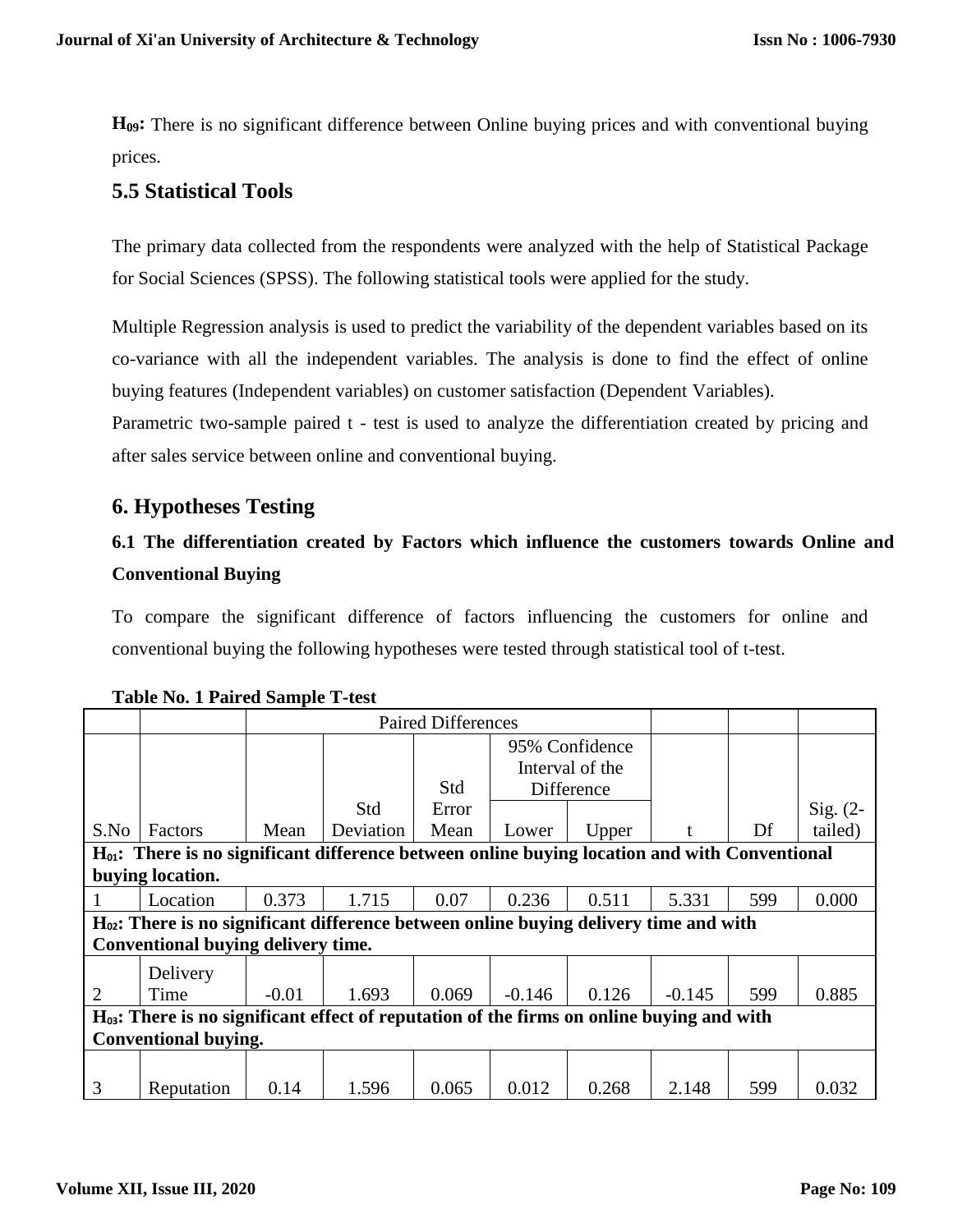| $H_{04}$ : There is no significant effect of guarantees and warrantees online buying and with                          |                       |          |       |       |          |          |          |     |       |  |
|------------------------------------------------------------------------------------------------------------------------|-----------------------|----------|-------|-------|----------|----------|----------|-----|-------|--|
| <b>Conventional buying.</b>                                                                                            |                       |          |       |       |          |          |          |     |       |  |
|                                                                                                                        | Guarantees<br>$\&$    |          |       |       |          |          |          |     |       |  |
| $\overline{4}$                                                                                                         | Warantees             | $-0.137$ | 1.687 | 0.069 | $-0.272$ | $-0.001$ | $-1.984$ | 599 | 0.480 |  |
| H <sub>05</sub> : There is no significant effect of privacy of information on online buying and with                   |                       |          |       |       |          |          |          |     |       |  |
| <b>Conventional buying.</b>                                                                                            |                       |          |       |       |          |          |          |     |       |  |
|                                                                                                                        | Privacy of            |          |       |       |          |          |          |     |       |  |
| 5                                                                                                                      | Information           | $-0.052$ | 1.834 | 0.075 | $-0.199$ | 0.095    | $-0.69$  | 599 | 0.490 |  |
| $H06$ : There is no significant effect of description of goods on online buying and with Conventional                  |                       |          |       |       |          |          |          |     |       |  |
| buying.                                                                                                                |                       |          |       |       |          |          |          |     |       |  |
|                                                                                                                        | Description<br>of the |          |       |       |          |          |          |     |       |  |
| 6                                                                                                                      | Goods                 | 0.155    | 1.626 | 0.066 | 0.025    | 0.285    | 2.334    | 599 | 0.020 |  |
| H <sub>06</sub> : There is no significant effect of customer service on online buying and with Conventional<br>buying. |                       |          |       |       |          |          |          |     |       |  |
| 7                                                                                                                      | Customer<br>Service   | 0.063    | 1.654 | 0.068 | $-0.069$ | 0.196    | 0.938    | 599 | 0.349 |  |
| $H07$ : There is no significant effect of security location on online buying and with Conventional<br>buying.          |                       |          |       |       |          |          |          |     |       |  |
| 8                                                                                                                      | Security              | $-0.015$ | 1.693 | 0.069 | $-0.151$ | 0.121    | $-0.22$  | 599 | 0.828 |  |
| $H09$ : There is no significant difference between Online buying prices and with Conventional buying<br>prices.        |                       |          |       |       |          |          |          |     |       |  |
| 9                                                                                                                      | Prices                | 0.358    | 1.608 | 0.066 | 0.229    | 0.487    | 5.46     | 599 | 0.000 |  |

**Source: Primary Data**

As the Sig. (2-Tailed) value of paired sample t - test is less than .05. The test concludes that Location, Reputation of the firm, Description of goods and Prices have created differentiation and favored the online market. On the other end it is seen that the Sig. (2-Tailed) value of paired sample t - test is greater than .05, the test concludes that factors like Delivery Time, Guarantees and Warrantees, Privacy of Information, Customer Service and Security have not created any significant differentiation and were in favour of conventional buying.

### **7. Findings**

The significant difference created by factors in influencing the customers for online and conventional buying has led to favoring of one market over the other. Location as a medium has played an important role in the preference for online shopping. It specifies the convenience of shopping without any hurdles.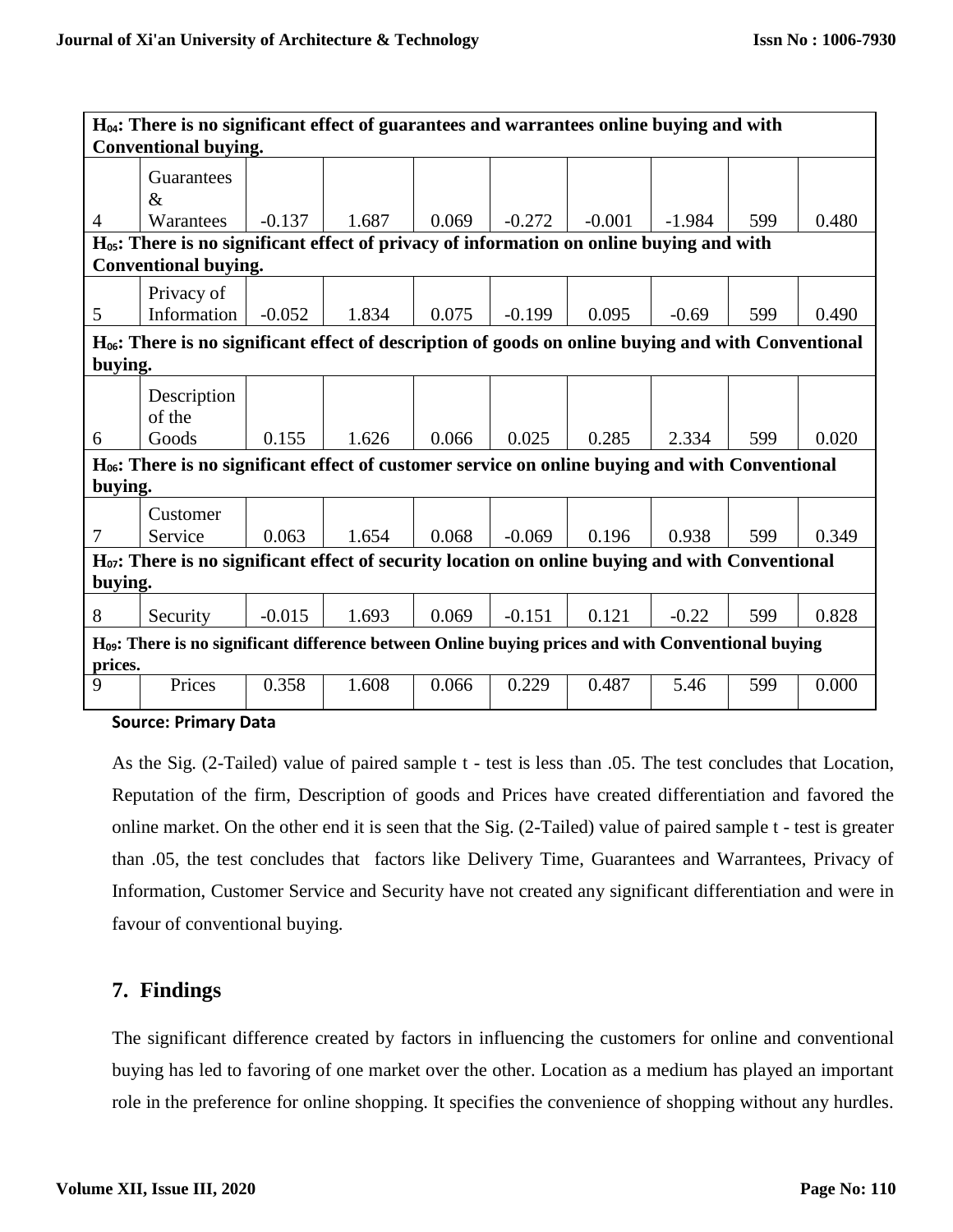Reputation of the firm specifies the goodwill. Many international and reputed brands in online market are giving transparency in their transaction by providing quality at affordable prices. Apart from this a clear description of the product is added advantage with virtual experience of shopping. There is price advantage on online market with the absence of store rent and bills and the retailers pass these benefits to the customer by offering the products at lower prices. These factors have made online buying an economical experience and have contributed to thegrowth of online market in Hyderabad city.

On the other end the factors which have not favored the growth of online buying and were significant in retaining the conventional buying are delivery time, guarantees and warrantees, privacy of information, customer service and security of transactions. In all this it is being observed that the approachability, risk, time, trust, legitimacy, tangibility of the products with security of transaction have contributed in sustainability of conventional market. However, both the markets have its share of variation but the customer as an opportunist wants the best of both the worlds.

#### **8. Conclusion**

This study was accomplished to determine the factors influencing online buying and conventional buying. The consumer behavior of shopping have became more effective and efficient with the support of technology. The choice made by the consumers determines their interest and the ability to use the information. Development of Technology has mushroomed and paced the growth of online market. But at the same time conventional market with its strategies was able to retain the customers in the form of customer satisfaction. Location, reputation of firms, description of goods and prices has favored the growth of online market. Whereas guarantees and warrantees, delivery time, privacy of the information, customer Service and security related with transactions are responsible for sustainability of conventional market. Selecting the channels of purchase depends upon the requirements and progression of customer's knowledge. Some factors are strong in one channel and some may be weak in other. The factors which were strong and significant in the growth of online market are responsible for hampering the conventional market and the factors which were insignificant in the growth of online market are responsible for sustaining the conventional market. The impact of these factors is seen in the perceived values of customers. A happy customer will leads to progressive business. Some factors may not contribute in creating a difference between online and conventional buying but in the long run will definitely impact and make a significant contribution to the growth of the business.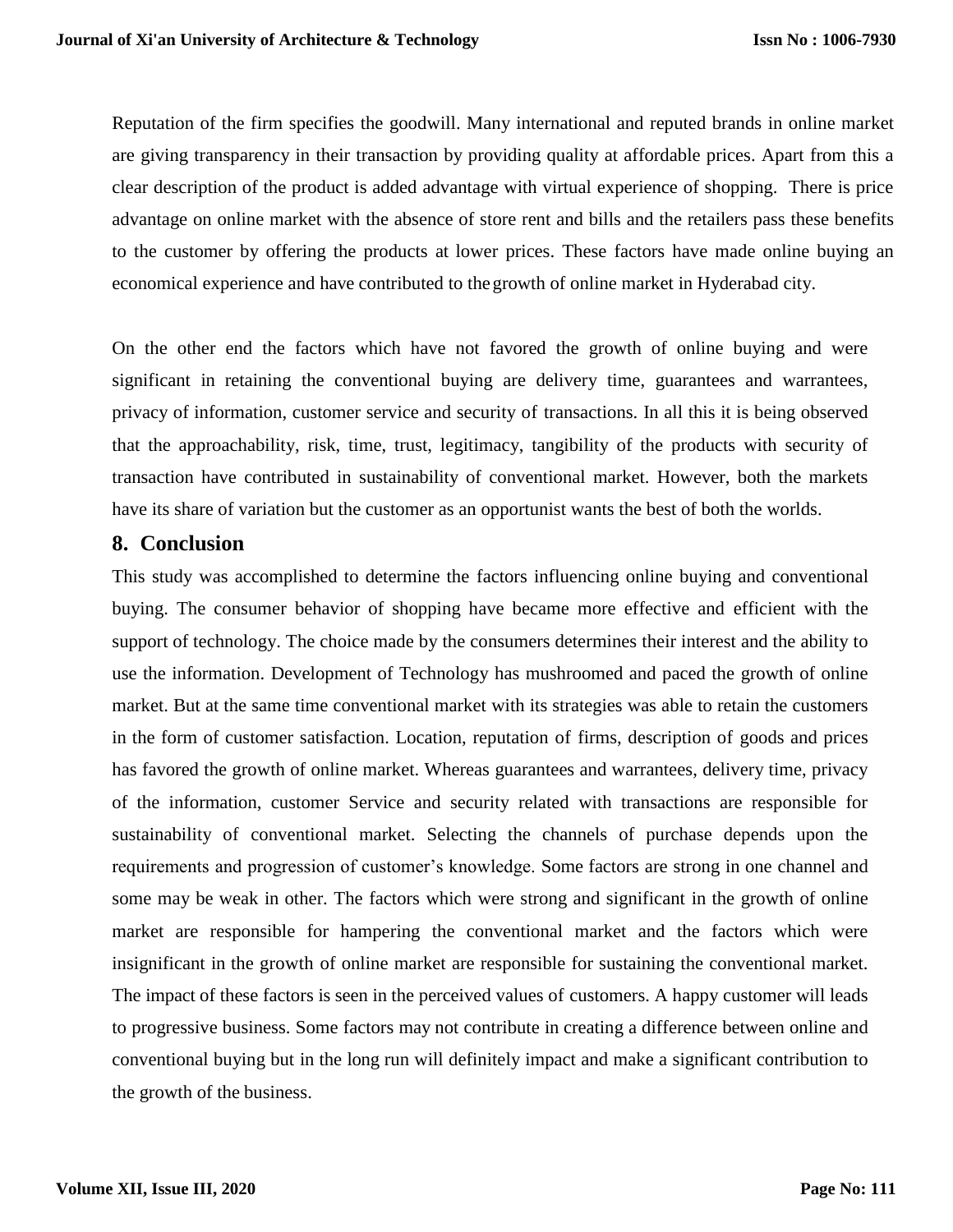#### **9. Limitations of the Study**

The area of the study is confined to the vicinity of Hyderabad city. The findings are based on the specific responses provided by the people of the city. However, it may have its own limitations as they cannot be generalize for the study of other areas.

The biased responses from the respondents due to some personal factors or their reluctance in giving the responses were a major hindrance.

The technique of sample selection has its own limitations.

There is lack of consistency and conformity in responses.

### **10.Scope for Further Studies**

The limitations of the study are considered for developing future research to extend and expand its scope. The following areas can be targeted for undertaking research related with online and conventional buying.

- 1. Research can be undertaken to analyze the various dimensions between online shopping and conventional shopping.
- 2. Analyzing the situational preference of consumers for online or offline shopping.
- 3. Research can be taken on adopting various measures to make online shopping as customercentric shopping.
- 4. Making online shopping as tailor made shopping based on the preference of consumers.
- 5. The research can be done on how to target institutional buyer apart from individual buyer.

### **REFERENCES**

- 1. Aron M.Levin ,Irvin P.levin &Joshua A.Weller, "A Multi-Attribute Analysis of Preference For Online and Offline Shopping : Difference Across Products,Consumer,and Shopping states", Journal of electronic commerce Research , Vol.6, No.4. 2005.
- 2. Prof. Ashish Bhatt, "Consumer Attitude towards Online Shopping in Selected Regions of Gujarat", Journal of Marketing Management June 2014, Vol. 2, No. 2, Pg.No. 29-56 ISSN: 2333-6080 (Print), 2333-6099 (Online)
- 3. Amit Saha , "The impact of online shopping upon retail trade business" , IOSR Journal of Business and Management (IOSR-JBM) e-ISSN: 2278-487X, p-ISSN: 2319-7668, 2015, PP 74-78 available at [www.iosrjournals.org](http://www.iosrjournals.org/)
- 4. Arun Shukla and Smita Singh "E-Retailing versus In-Store Retailing: Is the Indian Consumer ready for an On-line Experience", Vol 9, No. 2, International Journal of Marketing and Trade Policy